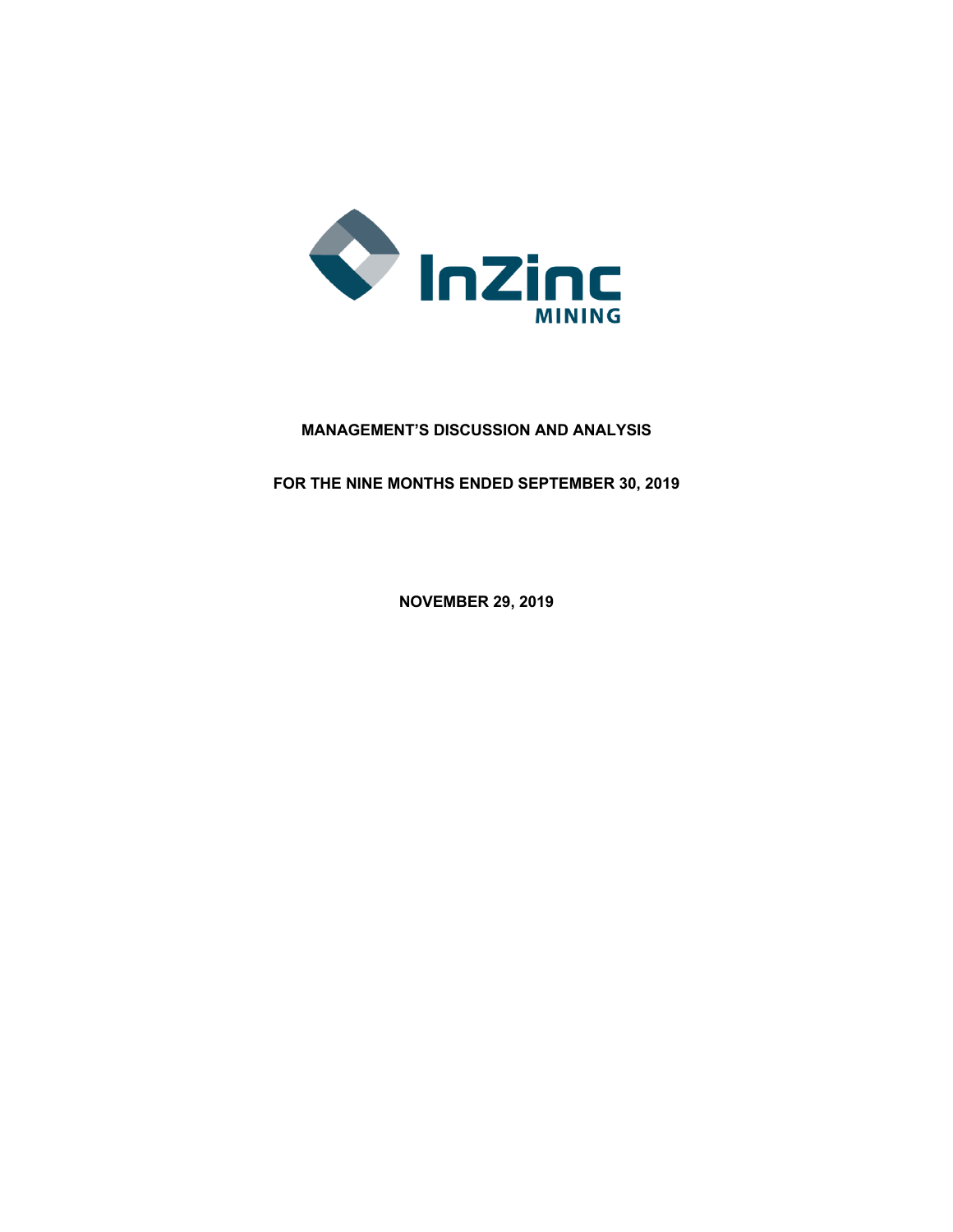## **Description of Management Discussion and Analysis**

The purpose of this Management's Discussion and Analysis ("MD&A") is to explain management's point of view regarding the past performance and future outlook of InZinc Mining Ltd. (the "Company"). This report also provides information to improve the reader's understanding of the condensed interim consolidated financial statements and related notes for the nine months ended September 30, 2019 and 2018 as well as important trends and risks affecting the Company's financial performance, and should therefore be read in conjunction with the audited consolidated financial statements of the Company for the year ended December 31, 2018. Those financial statements are prepared in accordance with International Financial Reporting Standards ("IFRS") as issued by the International Accounting Standards Board. All amounts in the financial statements and in this MD&A are expressed in Canadian dollars, unless otherwise indicated. The following discussion is dated and current as of November 29, 2019. This MD&A contains forward-looking information and statements which are based on the conclusions of management. The forward-looking information and statements are only made as of the date of this MD&A.

The Company's certifying officers, based on their knowledge, having exercised reasonable diligence, are also responsible to ensure that these filings do not contain any untrue statement of a material fact or omit to state a material fact required to be stated or that is necessary to make a statement not misleading in light of the circumstances under which it was made, with respect to the period covered by these filings, and these financial statements together with the other financial information included in these filings. The Board of Directors approves the financial statements and MD&A and ensures that management has discharged its financial responsibilities. The Board's review is accomplished principally through the Audit Committee, which meets periodically to review all financial reports, prior to filing.

Additional information on the Company is available on SEDAR and at the Company's website, www.inzincmining.com.

#### **Forward-Looking Statements**

Certain disclosures contained in this MD&A may constitute forward-looking information. This is information regarding possible events, conditions or results of operations of the Company that is based upon assumptions about future economic conditions and courses of action which is inherently uncertain. All information other than statements of historical fact may be forward-looking information.

Forward-looking information is subject to a variety of risks and uncertainties which could cause actual events or results to differ from those reflected in the forward-looking statements, including, without limitation, risks and uncertainties relating to the interpretation of drill results and the estimation of mineral resources, the geology, grade and continuity of mineral deposits and the possibility that future exploration and development results will not be consistent with the Company's expectations. Some other risks and factors which could cause results to differ materially from those expressed in the forward-looking information contained in this MD&A are described under the heading "Risks and Uncertainties".

Readers are cautioned that any such listings of risks are not, and in fact cannot be, complete. Although the Company has attempted to identify important factors that could cause actual events and results to differ materially from those described in the forward-looking information, there may be other factors that cause events or results to differ from those intended, anticipated or estimated. The Company believes the expectations reflected in the forward-looking information are reasonable but no assurance can be given that these expectations will prove to be correct and readers are cautioned not to place undue reliance on forward-looking information contained in this MD&A.

The forward-looking information contained in this MD&A is provided as of the date hereof and the Company undertakes no obligation to update publicly or revise any forward-looking information, whether as a result of new information, future events or otherwise, except as otherwise required by law. All of the forward-looking information contained in this MD&A is expressly qualified by this cautionary statement.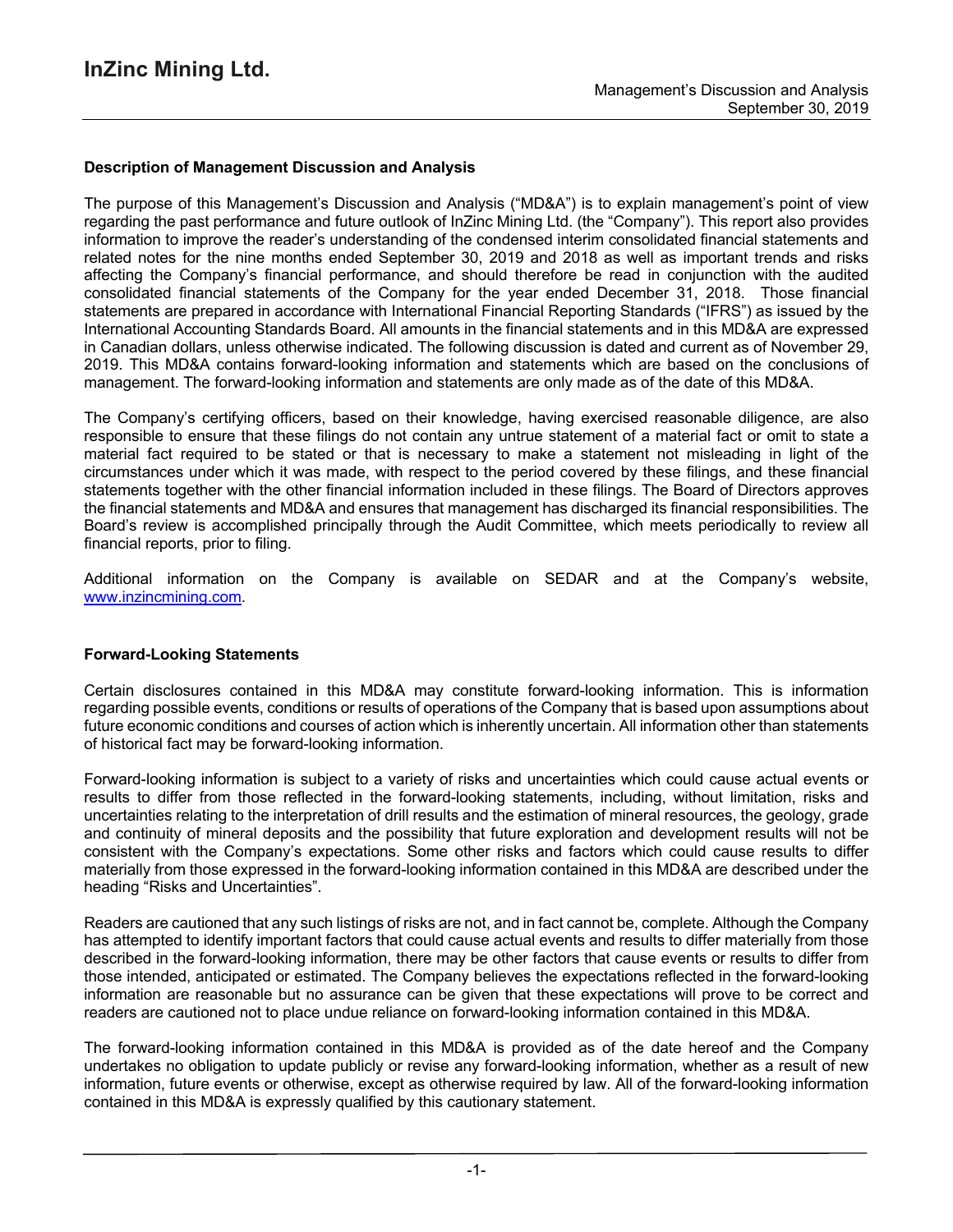## **Description of Business**

The Company is incorporated under the Canada Business Corporations Act and is listed on the TSX Venture Exchange ("TSX-V") under the trading symbol IZN. It was renamed from Lithic Resources Ltd. on February 18, 2014. The principal business of the Company is the acquisition, exploration and development of mineral properties ("exploration and evaluation assets"), either solely or through joint ventures and options.

To date the Company has not generated any revenues.

## **Discussion of Operations**

The Company currently holds three active mineral properties at varying stages of exploration and advancement. The Company's West Desert Zinc Property (100% interest) ("West Desert"), formerly known as the Crypto Zinc Property, is located in western Utah and the early stage Indy Zinc Property (100% option) ("Indy") is located in central British Columbia. Both properties are well located for potential development with proximal access to power, roads and rail infrastructure. In 2018, the Company staked claims comprising the PX property (100% interest) ("PX"), located near West Desert. In addition to exploring its existing properties, the Company is engaged in a continuing review of other properties and projects for possible acquisition.

In 2014, the Company announced the results of a positive Preliminary Economic Assessment ("PEA") on the Company's West Desert ("WD") deposit located approximately 160 km south west of Salt Lake City, Utah. The PEA, based on conventional bulk underground mining and processing, estimated an after-tax NPV (8%) of US\$258 million and IRR of 23% over a 15-year mine life assuming base case long term metal prices (*US\$; zinc = \$1 /lb, copper =* \$3 /lb, iron = \$105 /t, indium = \$600 /kg, silver = \$21 /oz, gold = \$1,300 /oz). The 2014 PEA outlined an indicated resource of 13.0 million tonnes grading 2.16% zinc, 0.23% copper, 33 g/t indium and 48% magnetite, plus an inferred resource of 46.0 million tonnes grading 1.76% zinc, 0.22% copper, 24 g/t indium and 48% magnetite. The 2014 PEA highlighted continued exploration as an integral part of further work leading to a Prefeasibility Study at West Desert.

For additional information on the West Desert PEA please refer to the Company's press release dated April 1, 2014 and the Company's report entitled "Technical Report on the West Desert Zinc-Copper-Indium-Magnetite Project, Preliminary Economic Assessment, Juab County, Utah" at www.inzincmining.com or www.sedar.com.

Indy is located approximately 100 km southeast of the city of Prince George, the major hub for transportation and heavy industry in central BC. The property consists of approximately 11,000 hectares covering a 25 km strike of Cambrian to Mississippian aged sedimentary rock formations prospective for sedimentary hosted zinc deposits.

West Desert, Indy, and PX are at the exploration stage and have not generated any revenues. At September 30, 2019, the Company had not yet achieved profitable operations and has a deficit of \$9,252,086 (December 31, 2018 - \$9,081,557).

Since the Company's properties are at the exploration stage, it does not have operations or operating results in the conventional use of the terms. The Company's financial success will ultimately be dependent upon finding economically recoverable mineral reserves, confirmation of its interest in those reserves and its ability to obtain the necessary financing to profitably produce those reserves. Further information on the Company's properties can be found on the Company's website at www.inzincmining.com.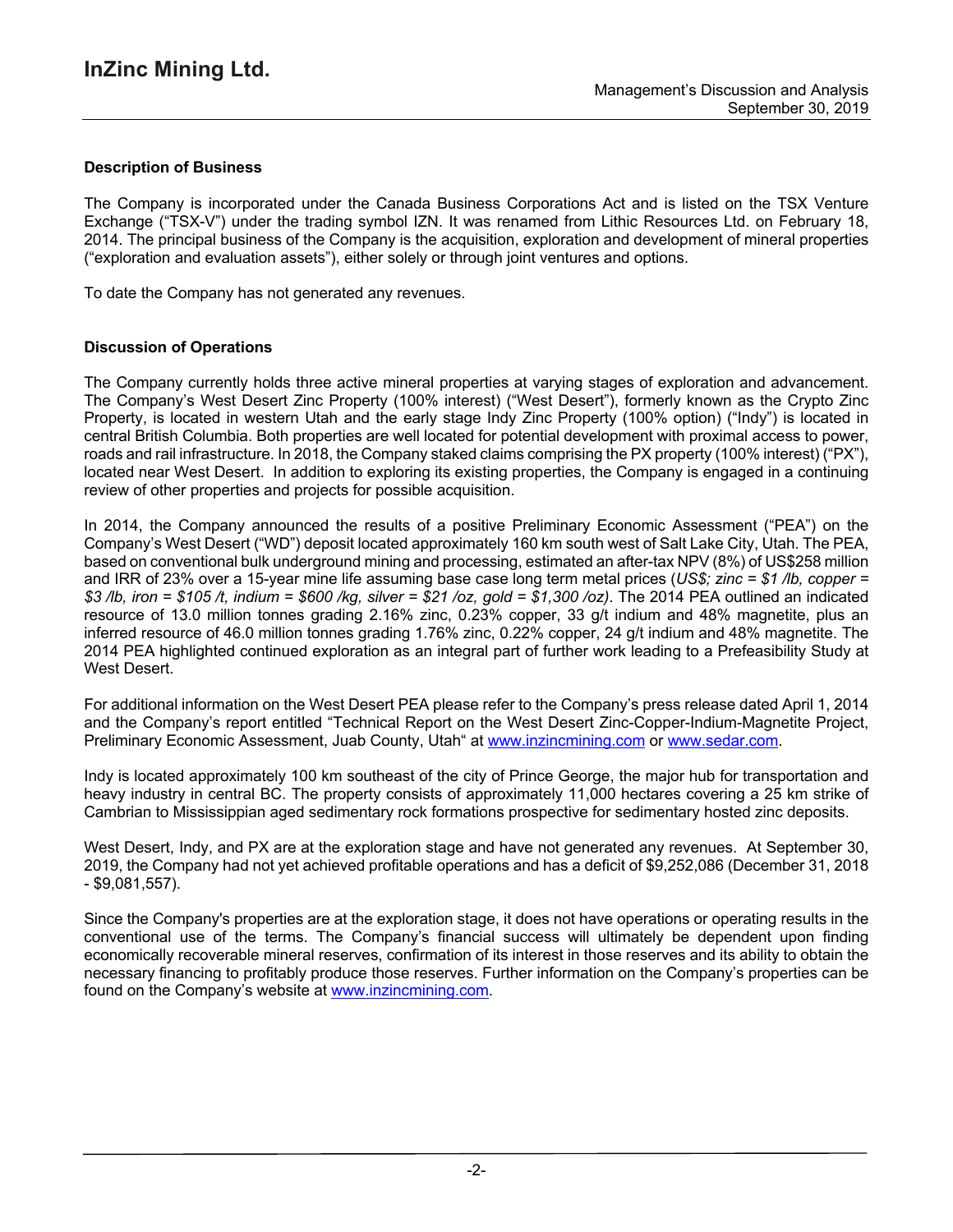## **Mineral Properties**

#### West Desert

West Desert (100%), located in northwestern Utah, is an advanced stage zinc-copper-indium-iron deposit which is open for expansion. A Preliminary Economic Assessment (PEA) completed in 2014 returned positive results and concluded that resource additions, particularly in shallower areas, could further improve the economics of the project. In 2018, drilling discovered new mineralization to the immediate west of the WD deposit including intersections of 15.4 m grading 6.3% Zn, 0.1% Cu, 67 g/t In and 6.8 m grading 16.5% Zn, 0.3% Cu, 60 g/t In,14 g/t Ag. Additional drilling is required to delineate this important new mineralization.

In May of 2005, the Company signed an agreement to purchase a 100% interest in the Property from EuroZinc Mining Corporation ("EuroZinc") in exchange for 1,500,000 shares and \$25,000 in cash. Certain claims comprising the Property are subject to a 1.5% net smelter returns royalty ("NSR") and a future cash payment (\$1,000,000 upon completion of financing necessary for production) currently held by Osisko Gold Royalties Ltd. (formerly Vaaldiam Mining Ltd). Since the 2005 acquisition from EuroZinc, the Company has acquired, either wholly or in part, several additional claims.

West Desert comprises 4,258 acres and is located about 160 km southwest of Salt Lake City. Early mining activity includes the historic Fish Springs Mining District from which recorded production of 2,700,000 oz of silver occurred from the late 19th century through the mid-1950's. These high-grade silver-lead replacement deposits produced about 20,300 tons grading 128 ounces silver per ton (4,389 gpt) and 44% lead. To the west of these workings, the larger WD deposit was discovered in the 1960's and was originally explored for its iron potential. Drilling campaigns in the 1980's, 1990's and by the Company in 2007 - 2008 subsequently outlined the large zinc resources currently hosted in the WD deposit. The property is crossed by a power-line, is easily accessible by road and has railheads within 90 km.

The WD deposit is a significant carbonate replacement deposit, similar in many respects to the deposits comprising the world class Bingham, Park City and Tintic mining districts located some 130 km to the east. Zinc mineralization at West Desert is concentrated in two contiguous zones, known as the Main and Deep (CRD) Zones hosted in a sequence of Cambrian to Ordovician carbonate rocks cut by a quartz monzonite intrusive of Late Eocene age. The Main zone is generally oxidized to a maximum depth of about 250 m. The general distribution of mineralization on the West Desert property shows zoning similar to that in typical porphyry/CRD systems, with an inner zone of molybdenum-rich mineralization grading outwards through copper and zinc, then lead, silver and manganese with increasing distance from the intrusive.

From 2006 to 2010, the Company completed geophysical surveys, metallurgical studies and over 10,000 m of diamond drilling. In September 2010 the Company completed a PEA of the West Desert project. In 2014, the Company completed a revised PEA of the West Desert project which supersedes all earlier reports.

#### *Highlights of 2014 PEA*

- After-tax NPV (8%) of US\$258 million, IRR of 23% and payback of 3.7 years assuming base case long term metal prices (US\$; zinc = \$1 /b, copper = \$3 /b, iron = \$105 /t, indium = \$600 /kg, silver = \$21 /oz, *gold = \$1,300 /oz)*
- conventional bulk underground mining of sulphide resources
- 2.37 million tonnes per year mined over a 14.8-year mine life
- conventional processing to produce three clean concentrates
- zinc recoveries of 92% into a concentrate grading 55% zinc and containing high levels of indium
- copper recoveries of 74% into a concentrate grading 29% copper with payable levels of silver and gold
- average annual production of 107.9 million lbs zinc, 9.9 million lbs copper and 1.0 million tonnes iron concentrate (magnetite)
- initial and life-of-mine capex of US\$247.4 million and US\$388.9 million, respectively
- good potential for resource expansion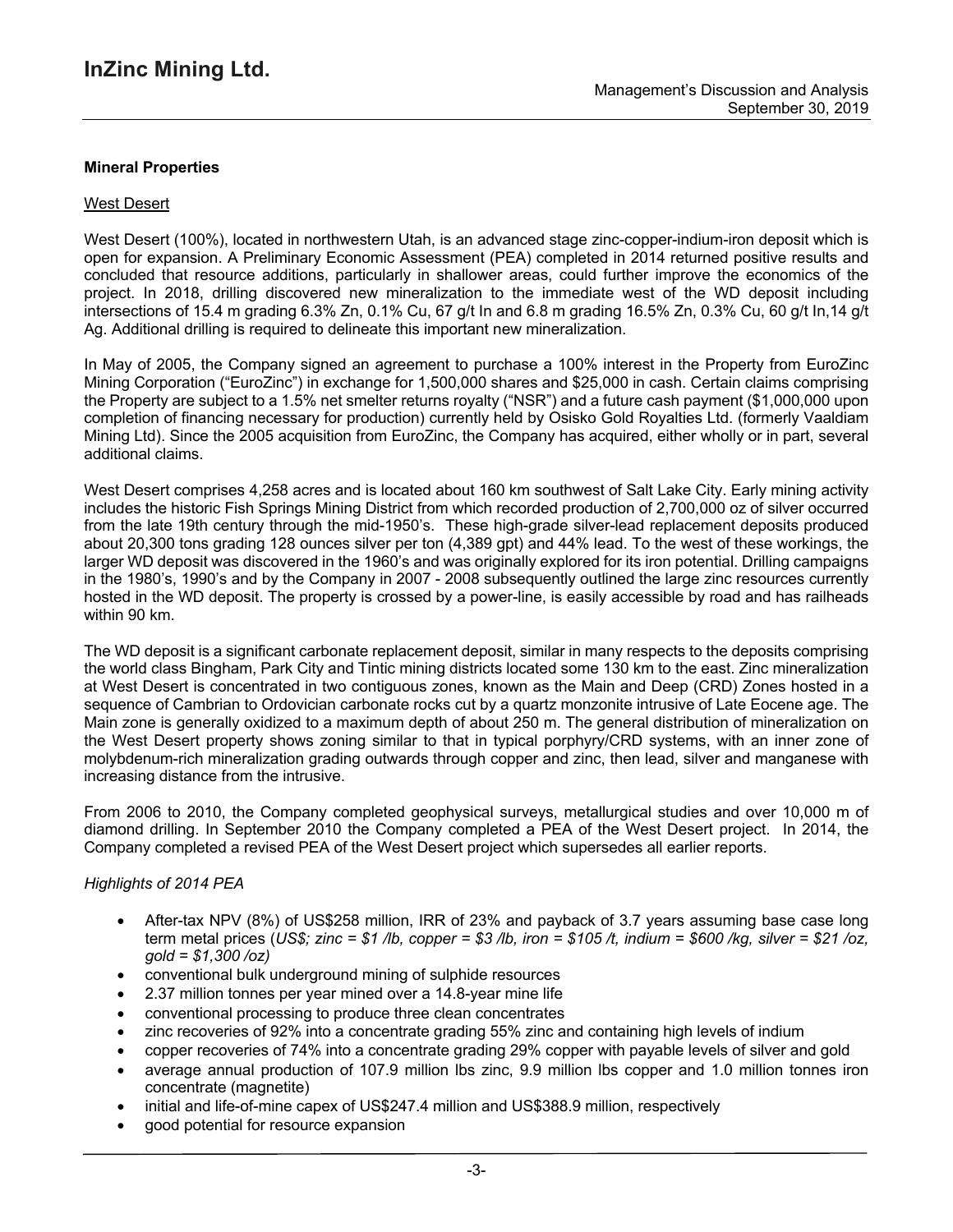### West Desert (cont'd…)

For additional information on the West Desert PEA please refer to the Company's press release dated April 1, 2014 and the Company's report entitled "Technical Report on the West Desert Zinc-Copper-Indium-Magnetite Project, Preliminary Economic Assessment, Juab County, Utah" at www.inzincmining.com or www.sedar.com.

Note: The PEA is considered preliminary in nature. It includes Inferred mineral resources that are considered too *speculative to have the economic considerations applied that would enable classification as mineral reserves. There* is no certainty that the conclusions within the PEA will be realized. Mineral resources that are not mineral reserves *do not have demonstrated economic viability.*

### *2018 Programs*

In April 2018, the Company commenced diamond drilling. Geophysical surveys, completed in January 2018, supported target selection and corresponding drill hole locations over the exploration area.

On June 6, 2018 and August 27, 2018, the Company reported results of the drill program. The Company completed five deep holes totaling 3,279 m which focused on exploration and expansion of the large zinc resources outlined in the West Desert PEA.

### *Highlights of the 2018 Drill Program*

- Drill hole WD18-01, drilled west of the existing deposit, intersected a thick interval of 15.4 m of 6.3% Zn, 0.1% Cu and 67 g/t In at 340 m below surface and approximately 60 m west of the known boundary of the existing sulphide resources.
- WD18-05, drilled below WD18-01, intersected shallow, high grade sulphide mineralization over 6.8 m averaging 16.5% Zn, 0.3% Cu, 60 g/t In and 14 g/t Ag at a downhole depth of 142 m. The hole was drilled to the west of existing sulphide resources.
- WD18-02, drilled to the east of the existing resources and 400 m to the east of WD18-01, intersected multiple, narrow high grade zones including 1.5 m of 11.6% Zn, 0.1% Cu, 4 g/t In and 53 g/t Ag and established the eastward expansion potential of the CRD (Deep) zone by 175 m to the east.
- WD18-03, drilled 1.27 km to the east of WD18-01, intersected high grade silver mineralization 320 m beneath the historic Utah silver mine with a narrow intercept of 0.3 m of 1,402 g/t Ag, 1.2g/t Au and 44.5% Pb.
- WD18-04, drilled 120 m to the west of WD18-01, intersected 1.8 m of 8.6% Zn and 339 g/t In at 206.7 m downhole in a thick oxidized interval suggestive of deeper sulphide mineralization below.

The Company has received the necessary permits to complete an additional phase of drilling which is designed target the thicker higher grade western expansion potential discovered in the 2018 program.

#### *2019 Expenditure Requirements*

An estimated total of US\$34,000 is required in 2019 to keep the claims and leases comprising the West Desert property in good standing. These payments have been made.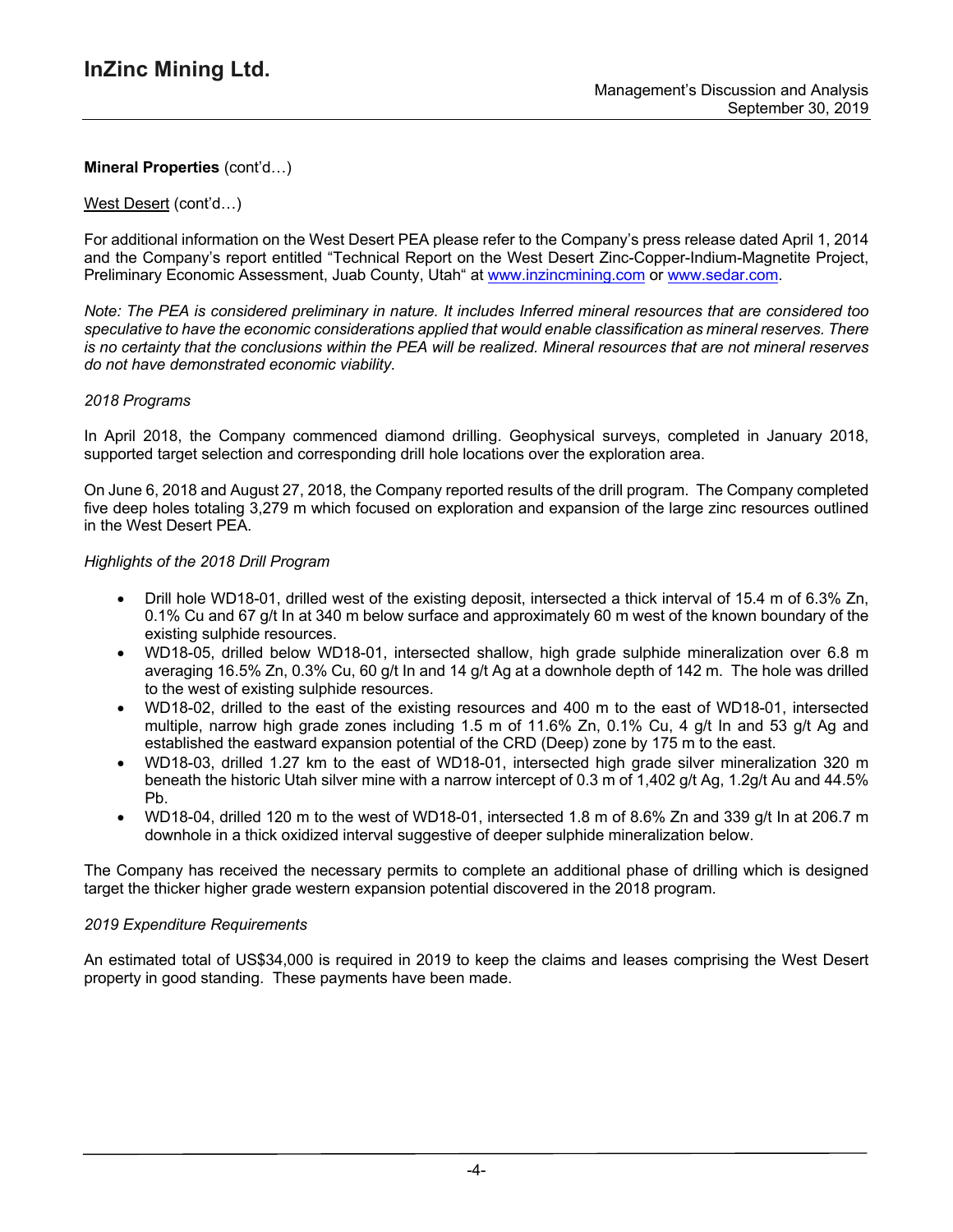Indy

The Indy Sedex exploration project, located in central British Columbia, covers a 25 km strike length (11,000 Ha) of Cambrian to Mississippian aged sedimentary rocks with district scale discovery potential for Sedimentary Exhalative (Sedex) type deposits. Sedex deposits are rare, formed in clusters and only in certain sequences of sedimentary rocks in specific geologic periods. They represent some of the largest known zinc deposits in the world. In western North America, the best located Sedex deposits have now been depleted.

In 2018, an initial drill program discovered Sedex-type mineralization at one of four large areas of strongly anomalous soil geochemistry on the project. In 2019, to further evaluate this expansive property and prioritize the numerous areas of interest, the Company completed extensive soil geochemical sampling and mapping programs. Over 5 km of un-tested multi-element soil geochemical anomalies and associated pathfinder elements typical of Sedex type deposits are now defined.

Indy is located approximately 100 km southeast of the city of Prince George, British Columbia. The property is 85 km south of the CNR transcontinental railway and 65 km south of the Yellowhead highway at elevations ranging from 950 m to 1300 m. The property is accessed by well-maintained Forest Service roads.

On January 26, 2017, the Company received TSX-V approval to enter into an option agreement to acquire a 100% interest in Indy from Pac Shield Resources Inc. ("PSR"), a private British Columbia company. Pursuant to the agreement with PSR, the Company has the option to earn a 100% interest over a five year period by making staged cash payments totaling \$305,000 (\$80,000 paid to date), issuing an aggregate of 2,100,000 shares (700,000 issued to date) and completing work commitments of \$2,600,000 (first, second, and third year work commitments totalling \$625,000 have been completed). In addition, a \$500,000 cash payment and the issuance of 500,000 shares of the Company will be made to PSR if the Company files a technical report establishing a 500,000,000 pound zinc resource on the property. A further \$500,000 cash payment will be made to PSR should the Company file a technical report establishing a 750,000,000 pound zinc resource on the property. The property is subject to a 1.0% NSR held by PSR (the "PSR NSR") and a 1.5% NSR held by Kerry Curtis, a director, Chairman of the Board and former interim Chief Executive Officer of the Company, and a director and the controlling shareholder of PSR. On exercise of the option and prior to completion of a feasibility study on the property, the Company has the right to purchase the PSR NSR for \$1,500,000.

## *Previous Activity*

Kennco staked the area in 1981 and between 1980 and 1982 located several zinc-lead-silver geochemical anomalies over a 6.5 km trend. Four short diamond drill holes on two selected geochemical targets were completed.

In 1988, Cominco optioned the property from Kennco and completed soil geochemistry programs outlining a fourth anomaly on the property. Five shallow, wide-spaced diamond drill holes drilled by Cominco in 1989 targeted a portion of a high contrast soil anomaly (Anomaly B). All five holes intersected mineralization at estimated vertical depths less than 100 m over a 450 m long trend. Drill intersections ranged from 1.5 m to 19.7 m, grading from 1.9% to 8.9% zinc, 1.0 g/t to 55.6 g/t silver and 0.04% to 2.4% lead. True widths of these intersections are not known and in some cases core recoveries were less than 50%.

Cominco returned the property to Kennco post 1991, after which only minor activities are recorded.

## *InZinc Programs*

In 2017, the Company completed initial soil geochemical surveys, geological mapping and prospecting in the Anomaly B and C areas.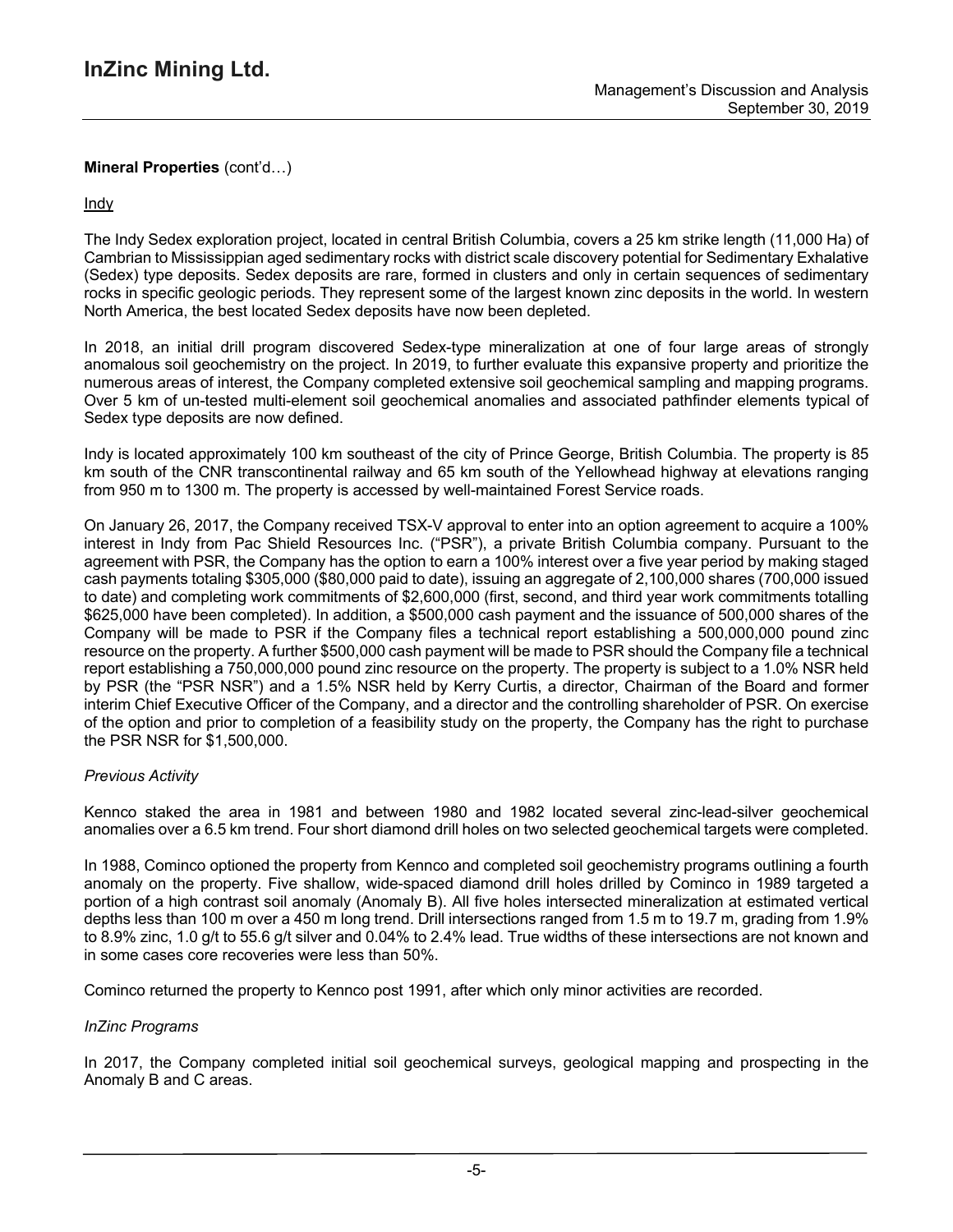Indy (cont'd…)

*InZinc Programs* (cont'd…)

Additional geochemical surveys were completed in mid-August 2018, prior to an initial diamond drill program (1270 m in eleven drill holes) which was completed in September 2018. The program focused on testing anomalous soil geochemistry with shallow drill holes located in the southern portion of Anomaly B.

In November 2018, the company announced the discovery of shallow, high grade zinc sulphide mineralization in drill hole IB18-009 at the B-9 zone. Significant drill intersections from the 2018 drill program include:

### **B-9 Zone 2018 Drilling – Selected Highlights**

- 12.33% Zn, 2.98% Pb, 24.46 g/t Ag over 6.29 m at 60 m below surface in hole IB18-009
- 5.76% Zn, 0.48% Pb, 3.41 g/t Ag over 6.73 m at 56 m below surface in hole IB18-008
- 4.49% Zn, 1.13% Pb, 7.32 g/t Ag over 4.28 m at 27 m below surface and
- 2.24% Zn, 0.83% Pb, 5.23 g/t Ag over 5.38 m at 33 m below surface and
- 3.50% Zn, 0.66% Pb, 4.59 g/t Ag over 4.57 m at 37 m below surface in Hole IB18-002
- 9.26% Zn, 2.43% Pb, 17.98 g/t Ag over 3.05 m at 23 m below surface in hole IB18-003\*
- 3.88% Zn, 1.34% Pb, 8.90 g/t Ag over 3.99 m at 29 m below surface in hole IB18-006

Note: Drilled intersections are apparent width only. The intersections in IB18-002 are separated by lost core/no recovery. \*Low core *recoveries.*

The potential extension of the mineralization intersected at the B-9 Zone is supported by multiple, untested, highcontrast soil geochemical trends which extend to the west, north and south of the area currently drilled. Depth potential of the B-9 mineralization also remains to be tested.

In late 2018, the Company increased its claim holdings to encompass an additional zinc-in-soil geochemical anomaly, called the Action anomaly. The Action anomaly was discovered by Noranda Exploration in 1989, returning high contrast zinc-in-soil geochemical samples over a trend of 800 m.

#### *2019 Programs*

From mid-June until late-August, extensive soil geochemical surveys (1,194 soils) to further outline, extend and prioritize the various anomalies were completed. Additional work included mapping and prospecting programs on priority targets. The results of these programs were announced in late September 2019. Highlights included the definition of a large new Sedex target called the Delta Horizon. The new target is located 5 km northwest of the B-9 Zone.

#### *2019 Program Summary - Large Exploration Targets*

- **Delta Horizon:** 659 B-horizon soil samples outline a 1.5 km long high contrast, multi-element geochemical anomaly defined by distinctive Sedex pathfinder elements and rock exposures.
- **Anomaly B:** 379 soil samples extended and defined the geochemical trends associated with the 2018 Sedex discovery area (B-9 Zone). Multiple, parallel Sedex style trends are now defined with an aggregate length of 2 km of which 90% remains untested by drilling.
- **Anomaly C:** expanded the high contrast, untested geochemical anomaly to a 750 m length.
- **Action Zone Reconnaissance:** 750 m length high contrast geochemical anomaly, untested and open for expansion.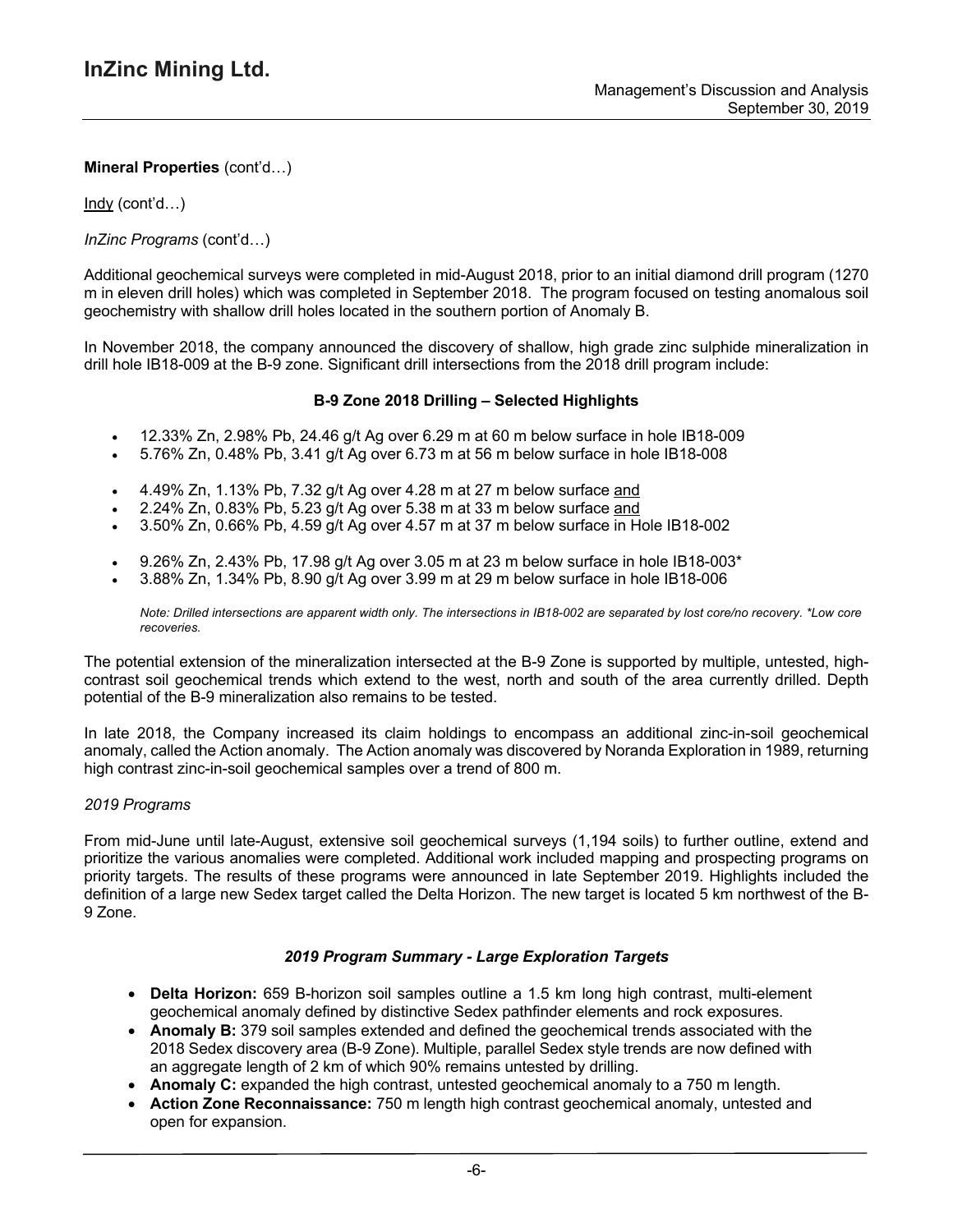Indy (cont'd…)

*2019 Programs* (cont'd…)

The 2019 program identified the distinctive geochemical signatures associated with Sedex deposits, in several potentially stacked horizons over the 7 km long main trend. The aggregate length of geochemical targets on the project now exceeds 5 km.

Exploration activities are permitted and monitored under a Multi-Year Access Bond ("MYAB") with the Government of British Columbia. Exploration expenditures are eligible for the BC Mineral Exploration Tax Credit ("METC"). The 2018 claim, received in fiscal 2019, was \$197,910.

### *2019 Expenditure Requirements*

Under the terms of the Indy option agreement, additional property expenditures of \$325,000 are required on or before January 29, 2020. These requirements have been met.

## PX

In fiscal year 2018, the Company acquired, via staking, 126 mining claims located in Utah, USA. PX is a grassroots exploration stage project.

### *Programs*

Various geochemical studies were completed in 2018 supporting the concept of a covered intrusive. In addition, an IP orientation survey was completed in late 2018. In September 2019, the tenure was reduced.

#### *2019 Expenditure Requirements*

The tenure comprising the PX property is in good standing. No further expenditures are required.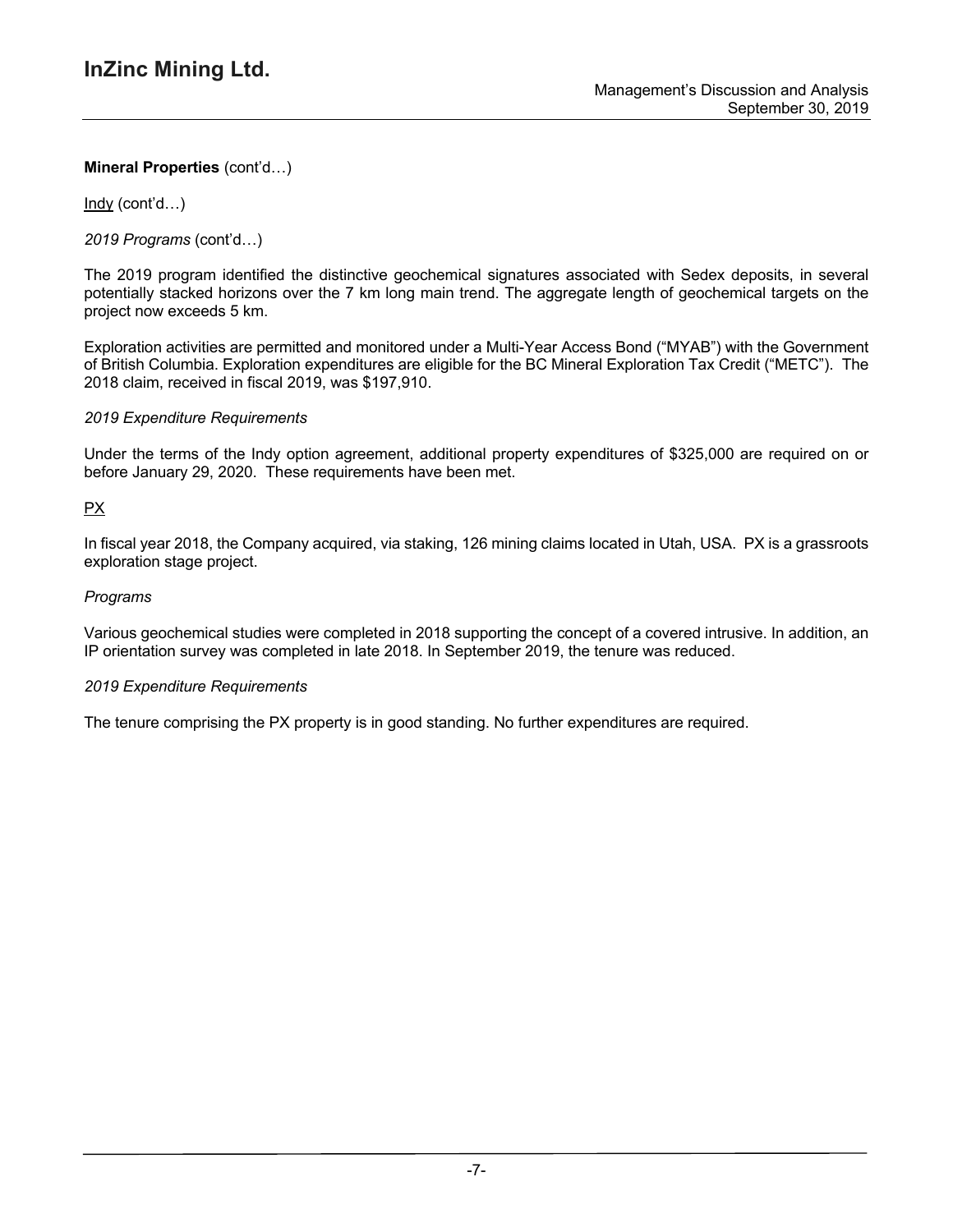### **Summary of Exploration Activities**

The following table represents expenditures incurred on the exploration and evaluation assets during the nine months ended September 30, 2019:

|                                   | <b>West Desert</b> | <b>PX</b>     | <b>Indy</b>   | <b>Total</b>  |
|-----------------------------------|--------------------|---------------|---------------|---------------|
| <b>Acquisition costs</b>          |                    |               |               |               |
| Balance, December 31, 2018        | \$<br>394,127      | \$<br>35,066  | \$<br>148,763 | \$<br>577,956 |
| Additions during the year:        |                    |               |               |               |
| Cash payments                     |                    |               | 25,000        | 25,000        |
| Shares issued                     |                    |               | 12,000        | 12,000        |
|                                   |                    |               | 37,000        | 37,000        |
| Balance, September 30, 2019       | 394,127            | 35,066        | 185,763       | 614,956       |
| <b>Deferred exploration costs</b> |                    |               |               |               |
| Balance, December 31, 2018        | 6,943,949          | 72,846        | 712,911       | 7,729,706     |
| Additions during the period:      |                    |               |               |               |
| Air support                       |                    |               | 34,111        | 34,111        |
| Analytical                        |                    |               | 18,447        | 18,447        |
| Claims maintenance                | 47,343             | 11,843        |               | 59,186        |
| Communication                     | 389                |               | 1,843         | 2,232         |
| <b>Drilling</b>                   |                    |               | 56,331        | 56,331        |
| Engineering                       |                    |               | 14,035        | 14,035        |
| Equipment and supplies            | 4,337              |               | 17,450        | 21,787        |
| Geochemistry                      |                    |               | 3,400         | 3,400         |
| Personnel                         | 1,595              |               | 115,549       | 117,144       |
| Room and board                    | 957                |               | 26,656        | 27,613        |
| Travel                            |                    |               | 2,772         | 2,772         |
|                                   | 54,621             | 11,843        | 290,594       | 357,058       |
| Balance, September 30, 2019       | 6,998,570          | 84,689        | 1,003,505     | 8,086,764     |
| Total, September 30, 2019         | \$7,392,697        | 119,755<br>\$ | \$1,189,268   | \$8,701,720   |

### **Selected Quarterly Information**

| <b>Quarter Ended</b> | <b>Revenue</b> |     | Loss and<br>comprehensive loss |            | <b>Net loss</b><br>per share (1) |        |
|----------------------|----------------|-----|--------------------------------|------------|----------------------------------|--------|
| September 30, 2019   | \$             | Nil |                                | (52, 530)  | \$                               | (0.00) |
| June 30, 2019        | \$             | Nil | \$                             | (82, 246)  | \$                               | (0.00) |
| March 31, 2019       | \$             | Nil |                                | (36, 170)  | \$                               | (0.00) |
| December 31, 2018    | \$             | Nil |                                | (111, 849) | \$                               | (0.00) |
| September 30, 2018   | \$             | Nil |                                | (89, 044)  | \$                               | (0.00) |
| June 30, 2018        | \$             | Nil |                                | (117, 040) | \$                               | (0.00) |
| March 31, 2018       | \$             | Nil |                                | (145,422)  | \$                               | (0.00) |
| December 31, 2017    | \$             | Nil | S                              | (196, 255) | \$                               | (0.00) |

*(1)* basic and diluted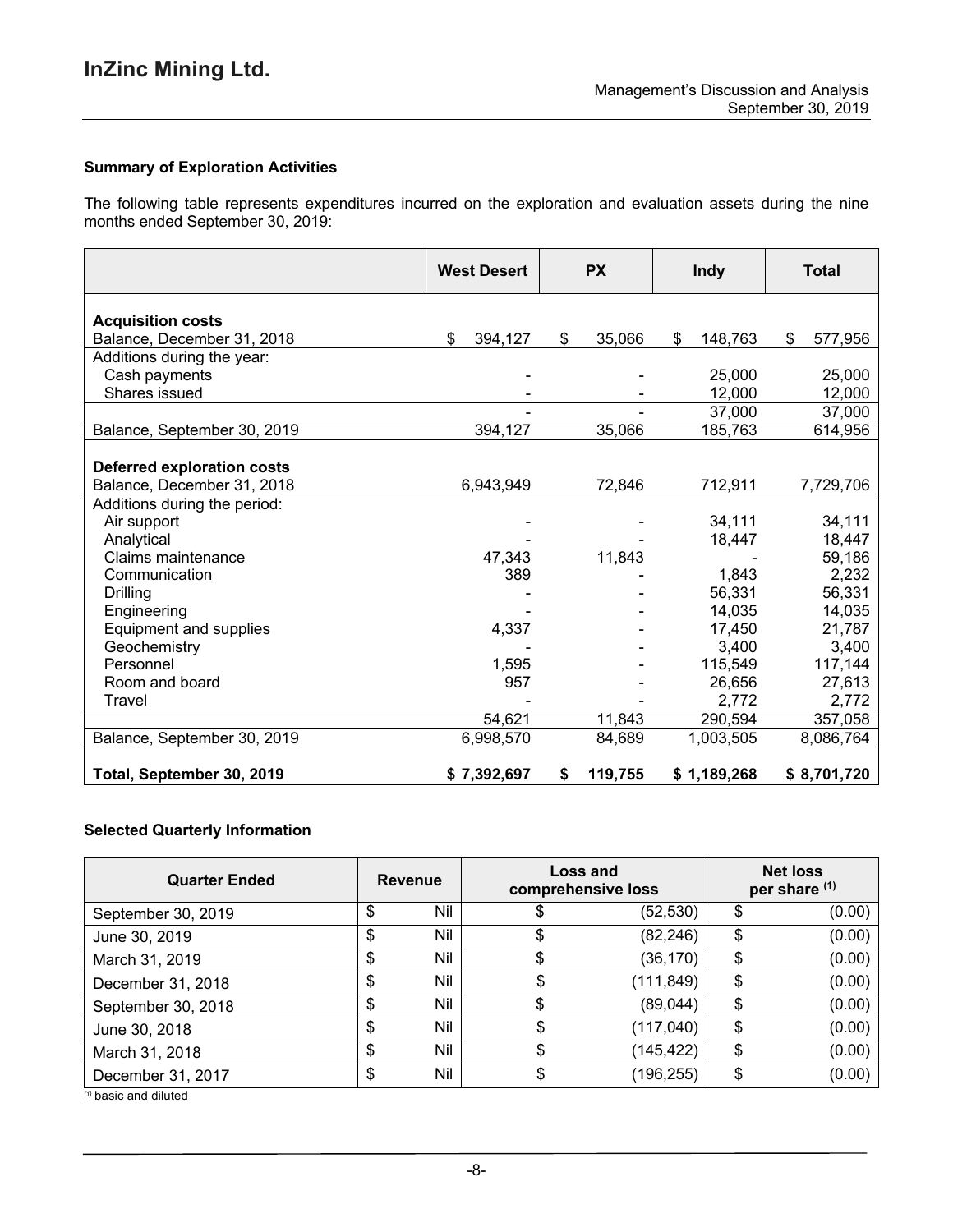### **Results of Operations**

The loss and comprehensive loss for the nine months ended September 30, 2019 was \$170,946 or \$0.00 per share compared with a loss of \$351,506 or \$0.00 per share during the same period of 2018. The following discussion should be read in conjunction with the accompanying Financial Statements and related notes for the period.

The table below explains the significant changes in expenditures, not described above, for the nine months ended September 30, 2019 compared with September 30, 2018.

| <b>Expense</b>                  | <b>Change in Expense</b> | <b>Explanation for Change</b>                                                                                                                                                         |
|---------------------------------|--------------------------|---------------------------------------------------------------------------------------------------------------------------------------------------------------------------------------|
| Office and<br>miscellaneous     | Decrease of \$37,697     | Decrease is due to fewer conferences being attended<br>during the current period and a result of reduced office<br>expenses in the current period as compared to the<br>prior period. |
| Professional fees               | Decrease of \$8,519      | Decrease is due to a reduction in fees paid to the CFO<br>and fewer legal costs incurred compared to the prior<br>period.                                                             |
| Property investigation<br>costs | Decrease of \$33,365     | Decrease is due to the Company investigating and<br>acquiring PX during the prior period and no<br>comparable activity during the current period.                                     |
| Share-based<br>compensation     | Decrease of \$106,646    | Fewer incentive share options fully vested in the<br>current period as compared to options granted in the<br>prior period.                                                            |

## **Current Quarter**

The loss and comprehensive loss for the three months ended September 30, 2019 was \$52,530 or \$0.00 per share compared with a loss of \$89,044 or \$0.00 per share during the same quarter of 2018. The following discussion should be read in conjunction with the accompanying Financial Statements and related notes for the period.

The table below explains the significant changes in expenditures, for the three months ended September 30, 2019 compared with September 30, 2018.

| <b>Expense</b>   | <b>Change in Expense</b> | <b>Explanation for Change</b>                                                                               |
|------------------|--------------------------|-------------------------------------------------------------------------------------------------------------|
| Foreign exchange | Decrease of \$16,809     | Increase is a result of fluctuations in the exchange rate<br>of the USD dollar, compared to the CAD dollar. |
| Travel           | Decrease of \$2,715      | There was no management travel related to property<br>operations in the current period.                     |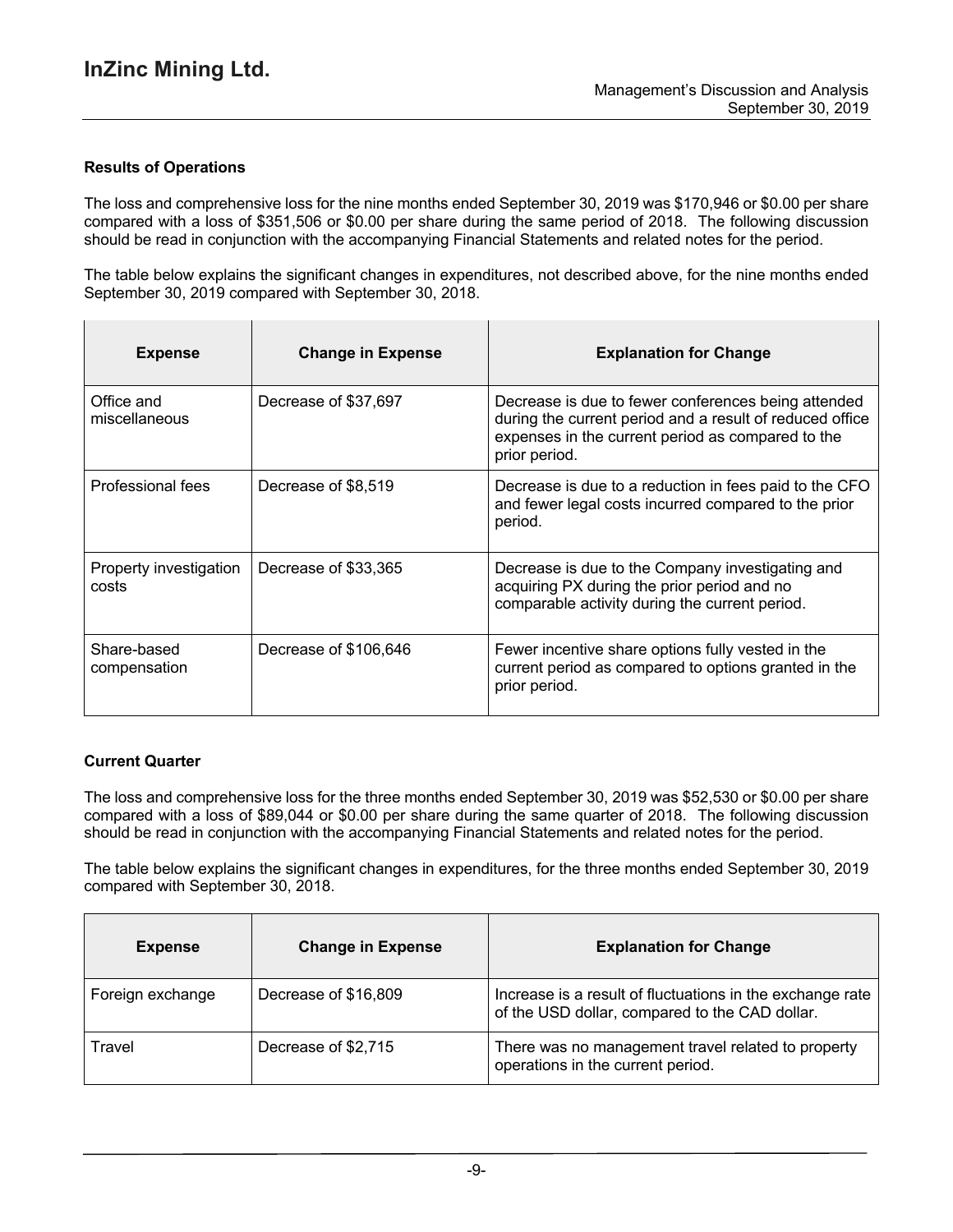# **Related Party Transactions**

The Company entered into the following transactions with related parties during the nine months ended September 30, 2019:

Summary of key management personnel compensation:

|                                              | For the nine<br>months ended<br>September 30,<br>2019 |        | For the nine<br>months ended<br>September 30,<br>2018 |        |
|----------------------------------------------|-------------------------------------------------------|--------|-------------------------------------------------------|--------|
| Office and miscellaneous (Kerry Curtis)      | \$                                                    |        | \$                                                    | 18,000 |
| Professional fees (Steve Vanry)              |                                                       | 16,500 |                                                       | 22,500 |
| Share-based compensation (John Murphy)       |                                                       | 4,045  |                                                       | 8,481  |
| Share-based compensation (Kerry Curtis)      |                                                       | 6,472  |                                                       |        |
| Share-based compensation (Louis Montpellier) |                                                       | 4,045  |                                                       | 8,481  |
| Share-based compensation (Steve Vanry)       |                                                       | 2,431  |                                                       |        |
| Share-based compensation (Wayne Hubert)      |                                                       | 6.472  |                                                       | 37,993 |
|                                              |                                                       | 39,965 | \$                                                    | 95,455 |

Included in rent is \$Nil (September 30, 2018 - \$1,694) paid or accrued to a company formerly related to Steve Vanry, the chief financial officer.

Included in accounts payable and accrued liabilities are amounts owing to related parties of \$Nil (December 31, 2018 - \$2,627).

#### **Liquidity, Financial Position and Capital Resources**

The Company's liquidity and capital resources are as follows:

|                                          | September 30,<br>2019 |         | September 30,<br>2018 |         |
|------------------------------------------|-----------------------|---------|-----------------------|---------|
| Cash                                     | \$                    | 296,010 | \$                    | 910,453 |
| <b>Receivables</b>                       |                       | 19,780  |                       | 28,484  |
| Prepaids                                 |                       | 6,602   |                       | 14,650  |
| Marketable securities                    |                       | 353     |                       | 1,103   |
| Total current assets                     |                       | 322,745 | \$                    | 954,690 |
| Accounts payable and accrued liabilities |                       | 27,824  | \$                    | 209,923 |
| Total current liabilities                |                       | 27,824  | \$                    | 209,923 |
|                                          |                       |         |                       |         |
| Working capital                          | \$                    | 294,921 | \$                    | 744,767 |

The Company had a net working capital position of \$294,921 at September 30, 2019 compared with \$744,767 as at September 30, 2018. As at September 30, 2019, the Company had sufficient liquidity to meet its obligations for the next twelve months.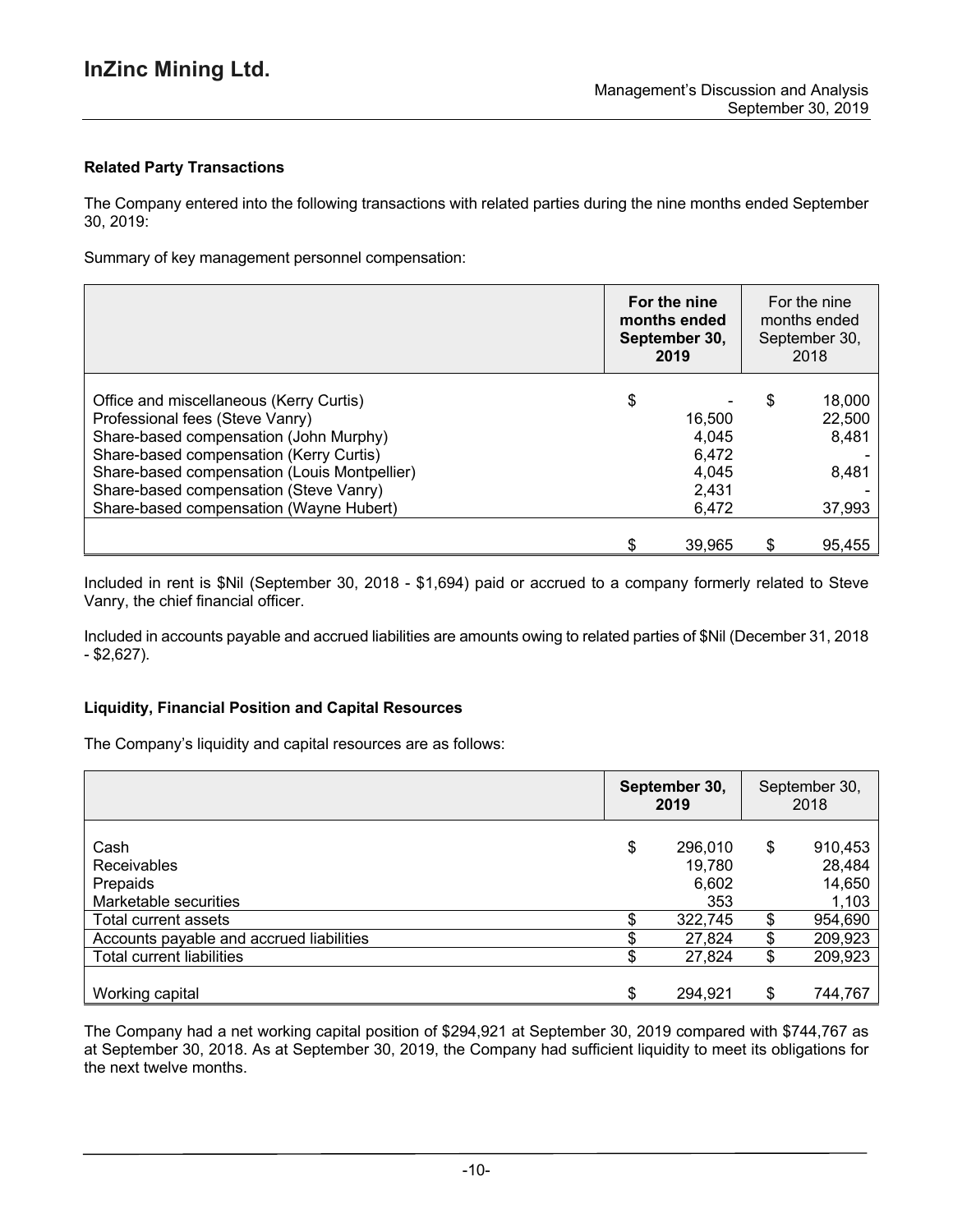## **Liquidity, Financial Position and Capital Resources** (cont'd…)

The Company had cash on hand of \$296,010 on September 30, 2019 (2018 - \$910,453). The source of cash in the current period was primarily due to the completion of a private placement that raised proceeds, net of finders and legal fees, of \$237,675. The primary use of cash during the period was the funding of operations of \$122,923 (2018 - \$388,172) and the acquisition and exploration of exploration and evaluation assets of \$416,362 (2018 - \$2,141,193).

Subsequent to September 30, 2019, the Company received \$197,910 for the BC METC.

The Company's general and administrative costs, exclusive of any management compensation or direct business costs such as acquisitions, field work or travel, are in the range of \$180,000 annually. These maintenance costs are typical for a public company of this nature and consist of stock exchange fees, legal fees, accounting and audit fees, transfer agent fees and general office expenses such as rent, insurance, basic administrative assistance and phone. As the Company has commenced further exploration of its properties, it may have an impact on general and administrative costs.

The Company has no known mineral reserves and is not in commercial production on any of its properties and accordingly, the Company does not generate cash from operations. The Company finances exploration activities by raising capital from equity markets from time to time.

## **Proposed Transactions**

There are no proposed transactions to be reported.

#### **Risks and Uncertainties**

The business and operations of the Company are subject to numerous risks, many of which are beyond the Company's control. The Company considers the risks set out below to be some of the most significant to potential investors in the Company, but not all of the risks associated with an investment in securities of the Company. If any of these risks materialize into actual events or circumstances or other possible additional risks and uncertainties of which the Company is currently unaware or which it considers to be material in relation to the Company's business actually occur, the Company's assets, liabilities, financial condition, results of operations (including future results of operations), business and business prospects, are likely to be materially and adversely affected. In such circumstances, the price of the Company's securities could decline and investors may lose all or part of their investment.

#### History of losses

The Company has incurred net losses since inception and as of September 30, 2019, had an accumulated deficit of \$9,252,086.

#### No history of dividends

Since incorporation, the Company has not paid any cash or other dividends on its common stock and does not expect to pay such dividends in the foreseeable future, as all available funds will be invested primarily to finance its mineral exploration programs. The Company will need to achieve profitability prior to any dividends being declared.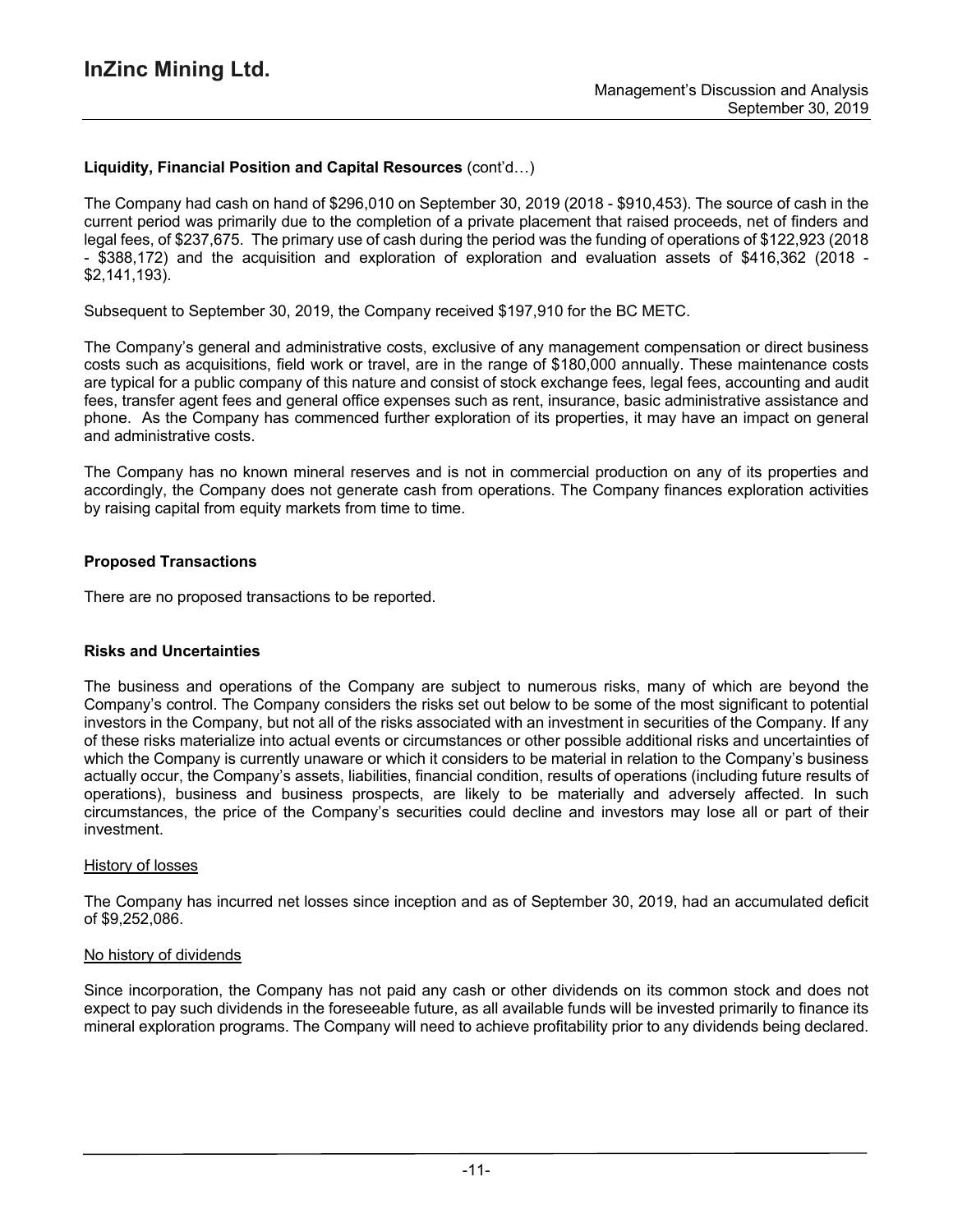# **Risks and Uncertainties** (cont'd…)

### Dilution

The Company does not generate any revenues and does not have sufficient financial resources to undertake by itself all of its planned expenditures. The Company has limited financial resources and has financed its operations primarily through the sale of securities such as common shares. The Company will need to continue its reliance on the sale of such securities for future financing, resulting in dilution to the Company's existing shareholders. The amount of additional funds required will depend largely on the success of the Company's exploration programs.

Further expenditures will depend on the Company's ability to obtain additional financing which may not be available under favourable terms, if at all.

#### Capital and liquidity risk

The amount of financial resources available to invest for the enhancement of shareholder value is dependent upon the size of the treasury, profitable operations, and willingness to utilize debt and issue equity. Due to the size of the Company, financial resources are limited and if the Company exceeds growth expectations or finds investment opportunities it may require debt or equity financing. There is no assurance that the Company will be able to obtain additional financial resources that may be required to successfully finance transactions or compete in its markets on favourable commercial terms.

#### Dependence on key personnel

Loss of certain members of the executive team or key operational leaders of the company could have a disruptive effect on the implementation of the Company's business strategy and the efficient running of day-to-day operations until their replacement is found. Recruiting personnel is time consuming and expensive and the competition for a professional is intense. The Company may be unable to retain its key employees or attract, assimilate, retain or train other necessary qualified employees, which may restrict its growth potential.

#### Mineral exploration

Mineral exploration is subject to a high degree of risk, which even a combination of experience, knowledge and careful evaluation may fail to overcome. These risks may be even greater in the Company's case given its formative stage of development. Furthermore, exploration activities are expensive and seldom result in the discovery of a commercially viable resource. There is no assurance that the Company's exploration will result in the discovery of an economically viable mineral deposit.

#### **Preliminary Economic Assessments**

Preliminary Economic Assessments are considered to be preliminary in nature. They include inferred mineral resources that are considered too speculative to have the economic considerations applied that would enable their classification as mineral reserves. There is no certainty that the conclusions within a Preliminary Economic Assessment will be realized. Mineral resources that are not mineral reserves do not have demonstrated economic viability.

#### Management of industry risk

The Company is engaged primarily in mineral exploration and manages related industry risk issues directly. The Company's mineral exploration activities expose it to potential environmental liability risk. It is management's policy to review environmental compliance and exposure on an ongoing basis. The Company follows industry standards and specific project environmental requirements. The Company is currently in the exploration stage on its property interests and has not determined whether significant site recovery costs will be required. Management is not aware of and does not anticipate any significant environmental remediation costs or liabilities in respect of its current operations.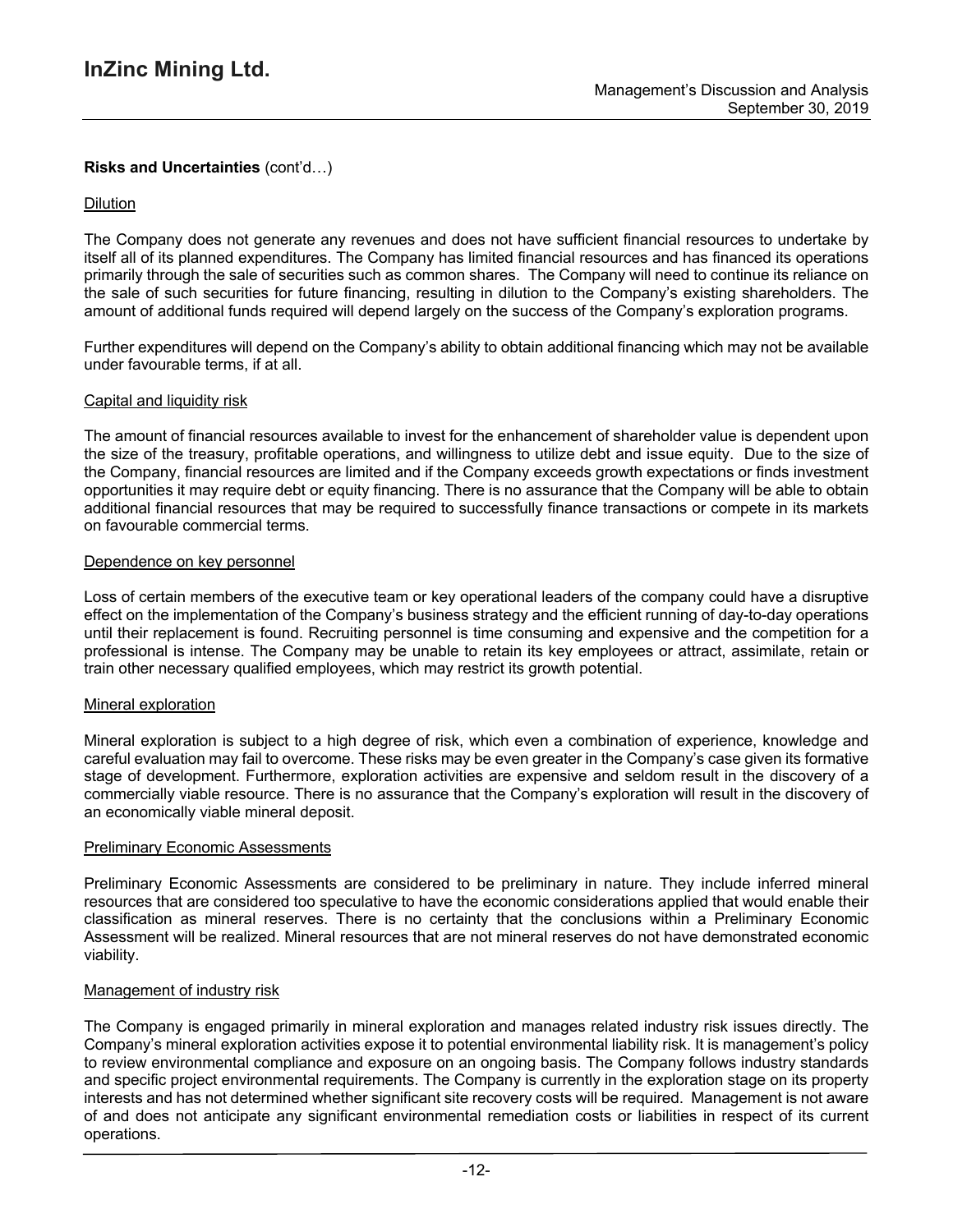# **Risks and Uncertainties** (cont'd…)

#### Commodity and equity prices

The Company has exposure to price risk with respect to commodity and equity prices. Equity price risk is defined as the potential adverse impact on the Company's earnings due to movements in individual equity prices or general movements in the level of the stock market. Commodity price risk is defined as the potential adverse impact on earnings and economic value due to commodity price movements and volatilities.

### Other risks

The Company will need additional funding to complete its short and long term objectives. The ability of the Company to raise such financing in the future will depend on the prevailing market conditions, as well as the business performance of the Company. Current global financial conditions have been subject to increased volatility which has negatively impacted access to public financing. There can be no assurances that the Company will be successful in its efforts to raise additional financing on terms satisfactory to the Company. The market price of the Company's shares at any given point in time may not accurately reflect value. If adequate funds are not available or not available on acceptable terms, the Company may not be able to take advantage of opportunities, to develop new projects or to otherwise respond to competitive pressures.

The Company is dependent upon the services of key executives, including the Chief Executive Officer. Certain directors and officers of the Company also serve as directors and/or officers of other companies involved in mineral exploration and development and, consequently, there exists the possibility for such directors and officers to be in a position of conflicts of interest.

## **Critical Accounting Estimates**

The preparation of these condensed interim consolidated financial statements in conformity with IFRS requires management to make certain estimates, judgments and assumptions that affect the reported amounts of assets and liabilities at the date of the condensed interim consolidated financial statements and the reported expenses during the period.

Although management uses historical experience and its best knowledge of the amount, events or actions to form the basis for judgments and estimates, actual results may differ from these estimates.

Estimates are made when applying accounting policies. The critical estimates that have the most significant effects on the amounts recognized in the condensed interim consolidated financial statements are as follows:

#### Economic recoverability and probability of future economic benefits of exploration and evaluation assets

Management has determined that exploration, evaluation, and related costs incurred which were capitalized may have future economic benefits and may be economically recoverable. Management uses several criteria in its assessments of economic recoverability and probability of future economic benefits including, geologic and other technical information, a history of conversion of mineral deposits with similar characteristics to its own properties to proven and probable mineral reserves, the quality and capacity of existing infrastructure facilities, evaluation of permitting and environmental issues and local support for the project.

#### Valuation of share-based compensation

The Company uses the Black-Scholes Option Pricing Model for valuation of share-based compensation. Option pricing models require the input of subjective assumptions including expected price volatility, interest rate, and forfeiture rate. Changes in the input assumptions can materially affect the fair value estimate and the Company's earnings and equity reserves.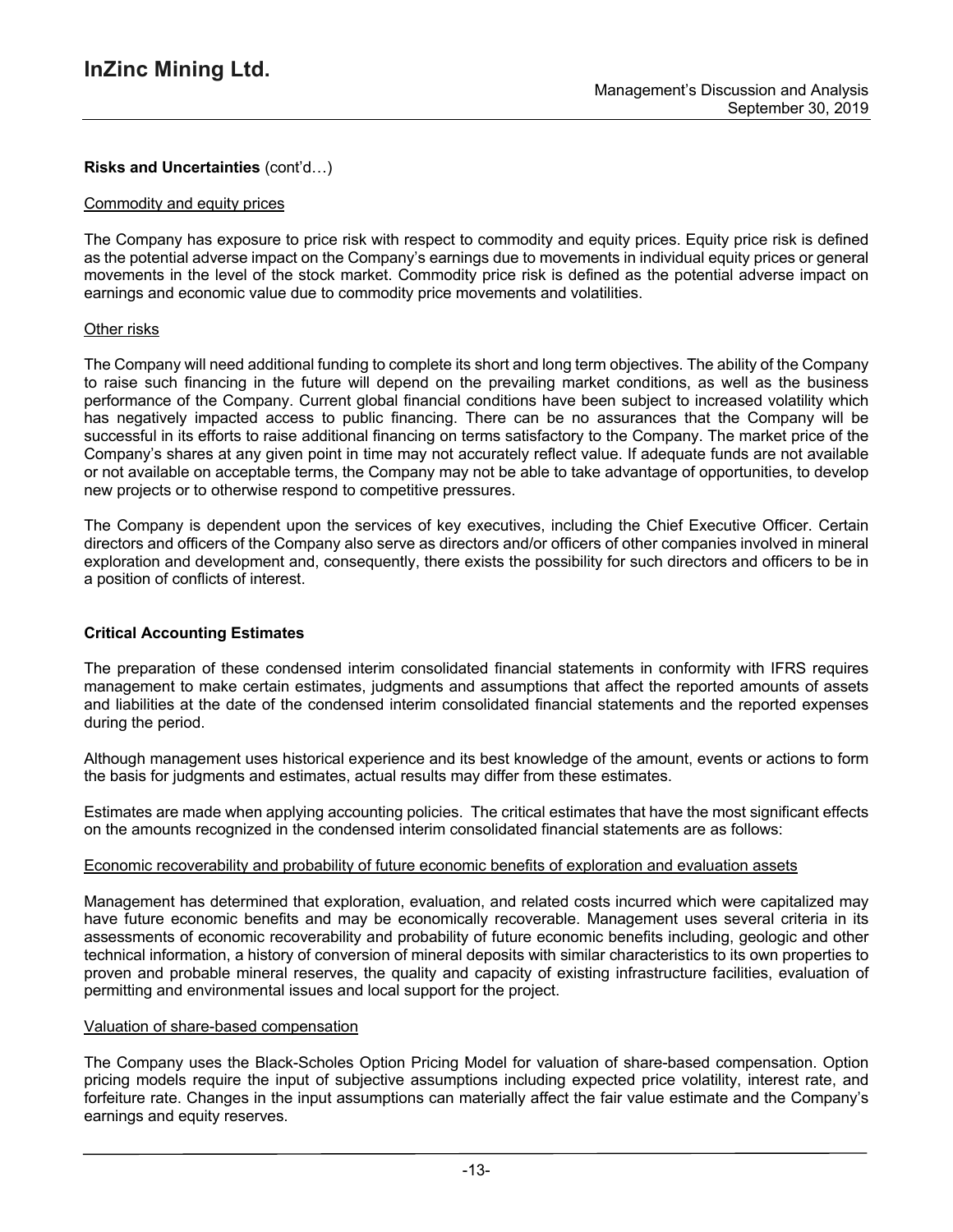### **New Accounting Policies Adopted**

#### IFRS 16, Leases

IFRS 16 requires lessees to recognize a lease liability reflecting future lease payments and a "right-of-use asset" for virtually all lease contracts, and to record it on the statement of financial position, except with respect to lease contracts that meet limited exception criteria. There was no impact on the condensed interim consolidated financial statements as a result of adopting this standard.

#### **Off-Balance Sheet Arrangements**

The Company does not have any off-balance sheet arrangements.

### **Financial Instruments and Risk Management**

Financial instruments measured at fair value are classified into one of three levels in the fair value hierarchy according to the relative reliability of the inputs used to estimate the fair values. The three levels of the fair value hierarchy are:

- Level 1 Unadjusted quoted prices in active markets for identical assets or liabilities;
- Level 2- Inputs other than quoted prices that are observable for the asset or liability either directly or indirectly; and
- Level 3 Inputs that are not based on observable market data.

Cash and marketable securities are measured at fair value using level 1 inputs. The value of receivables, reclamation deposits, and accounts payable and accrued liabilities approximates their carrying values.

#### Financial risk factors

The Company is exposed to a variety of financial risks by virtue of its activities including credit, liquidity, interest rate, foreign currency, and price risk.

#### *Credit risk*

The Company is exposed to industry credit risks arising from its cash holdings and receivables. The Company manages credit risk by placing cash with major Canadian financial institutions. The Company's receivables are due from the Federal Government of Canada. Management believes that credit risk related to these amounts is nominal.

#### *Liquidity risk*

Liquidity risk is the risk that the Company will not have sufficient funds to meet its financial obligations when they are due. To manage liquidity risk, the Company reviews additional sources of capital and financing to continue its operations and discharge its commitments as they become due.

#### *Interest rate risk*

Interest rate risk is the risk that the fair value of future cash flows of a financial instrument will fluctuate because of changes in market interest rates. The Company is not exposed to interest rate risk as it does not have any significant financial instruments with interest rates, with the exception of cash. Interest earned on cash is based on prevailing bank account interest rates, which may fluctuate. A 1% change in interest rates would result in a nominal difference for the nine months ended September 30, 2019.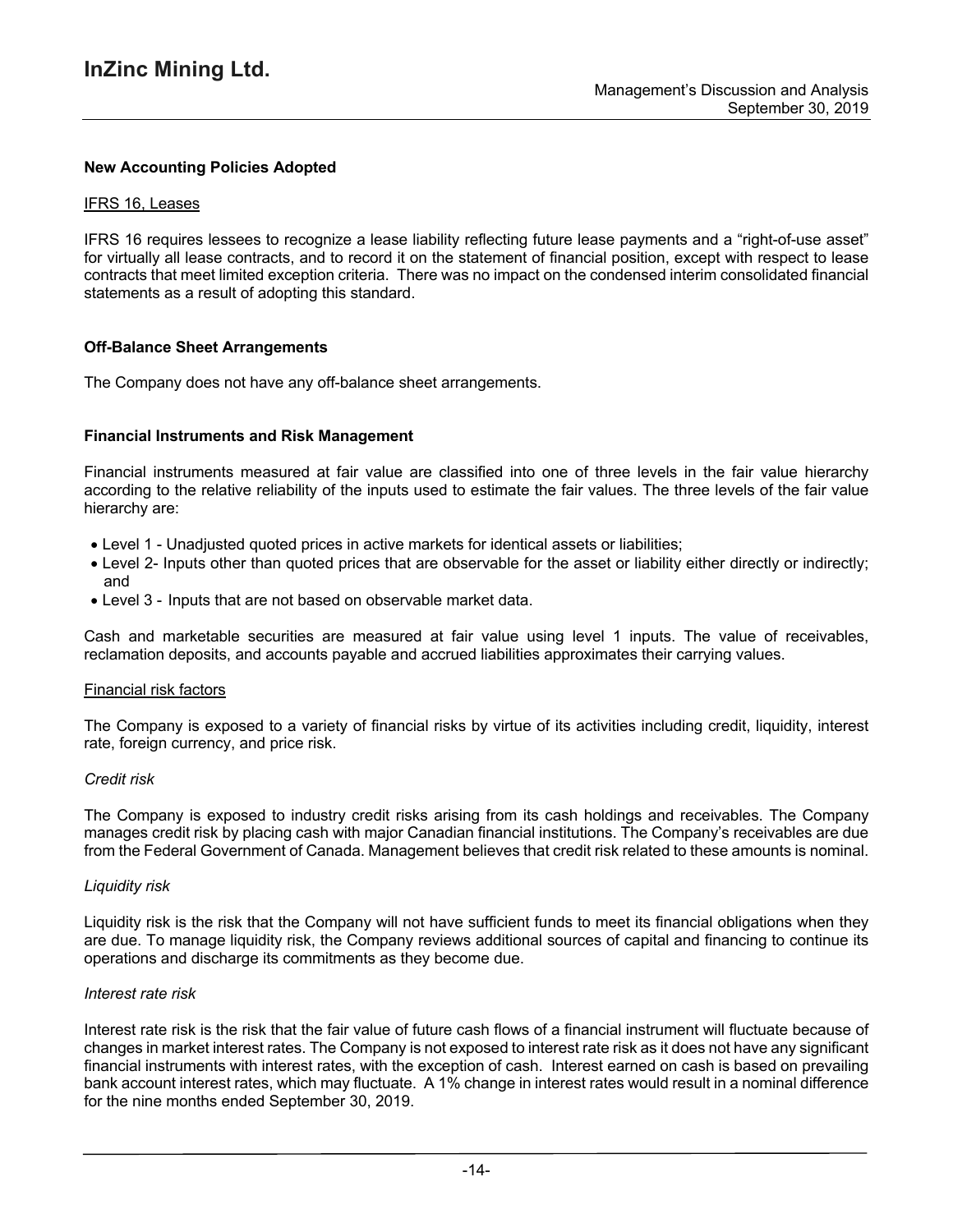# **Financial Instruments and Risk Management** (cont'd…)

Financial risk factors (cont'd…)

#### *Foreign currency risk*

The Company is exposed to foreign currency risk on fluctuations related to cash and accounts payables and accrued liabilities that are denominated in United States Dollars. A 10% change in foreign exchange rates would result in a nominal difference for the nine months ended September 30, 2019.

### *Price risk*

The Company has limited exposure to price risk with respect to commodity and equity prices. Equity price risk is defined as the potential adverse impact on the Company's earnings due to movements in individual equity prices or general movements in the level of the stock market. Commodity price risk is defined as the potential adverse impact on earnings and economic value due to commodity price movements and volatilities.

## **Authorized and Issued Share Capital as at November 29, 2019**

9,480,000

### Issued and outstanding: 114,685,419 common shares

Options outstanding are as follows:

| <b>Number of options</b> | <b>Exercise price</b> |       | <b>Expiry date</b> |
|--------------------------|-----------------------|-------|--------------------|
|                          |                       |       |                    |
| 1,500,000                | \$                    | 0.135 | May 31, 2020       |
| 1,300,000                |                       | 0.13  | December 20, 2020  |
| 200,000                  |                       | 0.22  | January 30, 2021   |
| 2,650,000                |                       | 0.09  | May 31, 2021       |
| 500,000                  |                       | 0.11  | June 21, 2021      |
| 2,350,000                |                       | 0.05  | May 30, 2022       |
| 980,000                  |                       | 0.12  | October 11, 2022   |
|                          |                       |       |                    |

Warrants outstanding are as follows:

| <b>Number of warrants</b> | <b>Exercise price</b> |      | <b>Expiry date</b> |  |
|---------------------------|-----------------------|------|--------------------|--|
| 17,177,100                | S                     | 0.15 | December 14, 2019  |  |
| 2,138,500                 |                       | 0.15 | December 20, 2019  |  |
| 2,750,000                 |                       | 0.10 | May 29, 2021       |  |
| 330,000                   |                       | 0.05 | May 29, 2021       |  |
| 22,395,600                |                       |      |                    |  |